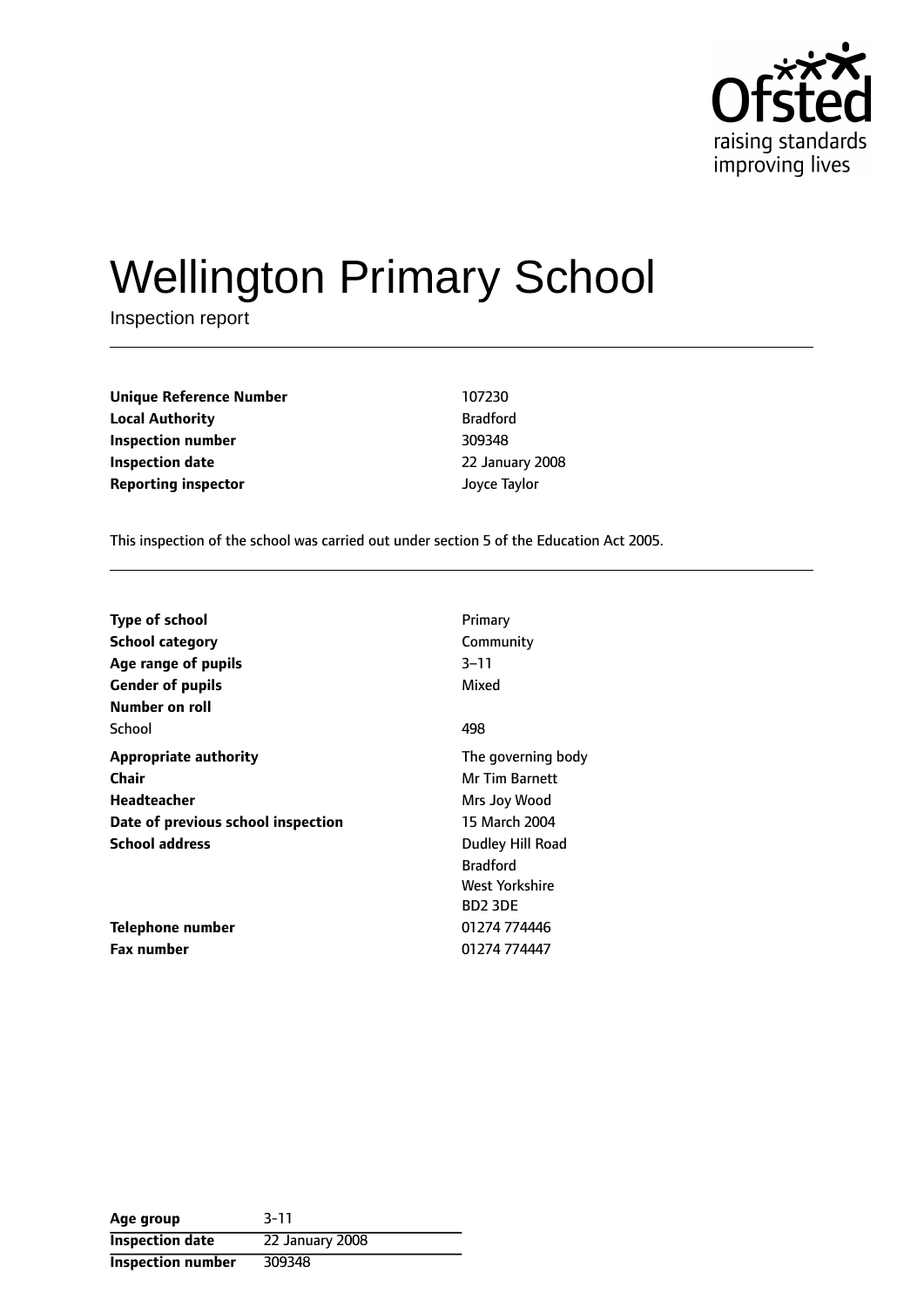.

© Crown copyright 2008

#### Website: www.ofsted.gov.uk

This document may be reproduced in whole or in part for non-commercial educational purposes, provided that the information quoted is reproduced without adaptation and the source and date of publication are stated.

Further copies of this report are obtainable from the school. Under the Education Act 2005, the school must provide a copy of this report free of charge to certain categories of people. A charge not exceeding the full cost of reproduction may be made for any other copies supplied.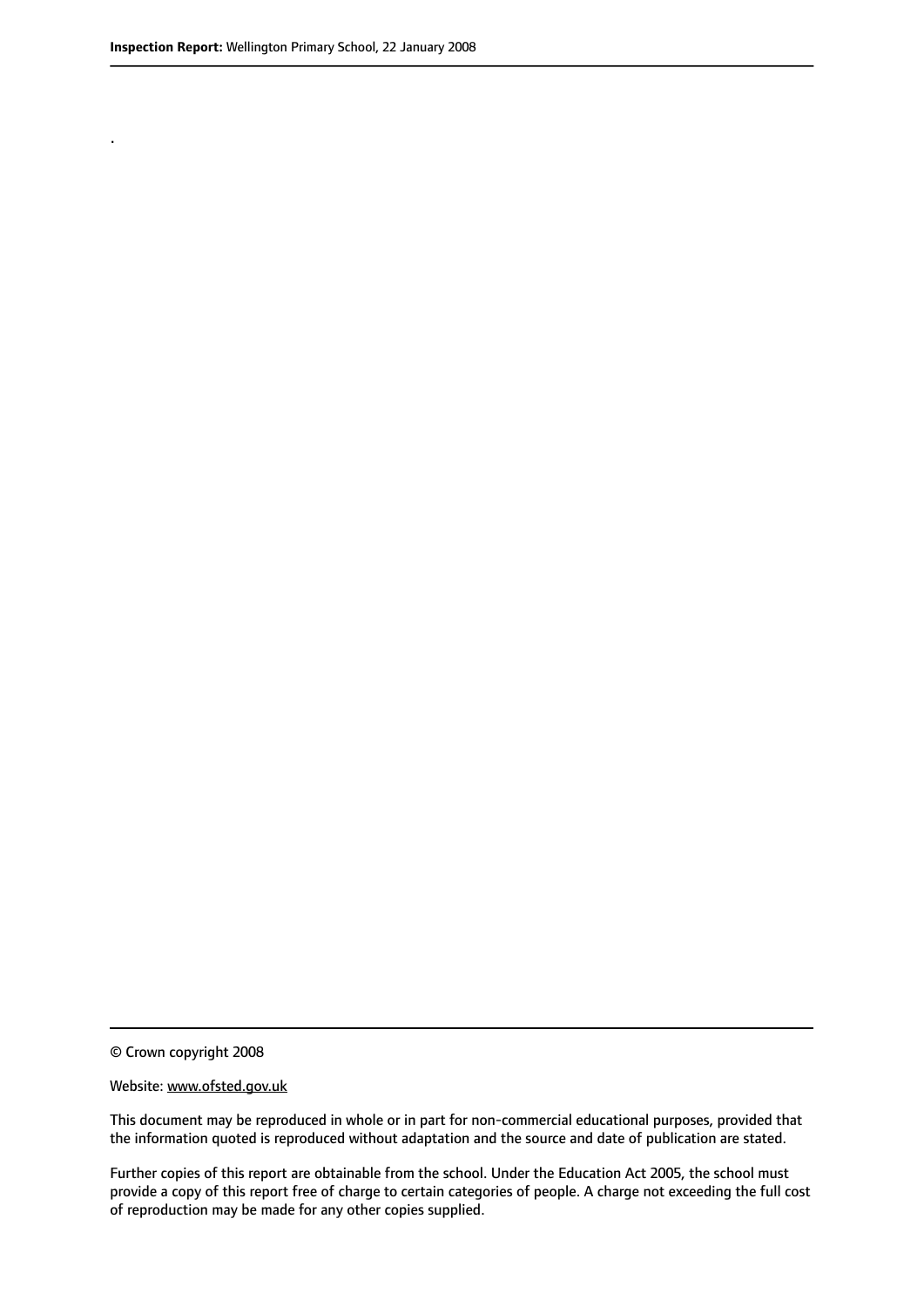# **Introduction**

The inspection was carried out by one Additional Inspector.

The inspector investigated the following issues: the standards achieved and pupils' progress, especially in Years 3 to 6; the standards in writing and mathematics in particular; aspects of the younger pupils' personal development; the capacity of the leadership to move the school forward. Evidence was gathered from the school'sself-evaluation; national published assessment data; the school's own assessment records; policies; observation of the school at work; interviews with senior members of staff, pupils and two governors and the questionnaires returned by parents. Other aspects of the school's work were not investigated in detail, but the inspector found no evidence to suggest that the school's own assessments, as given in its self-evaluation were not justified, and these have been included where appropriate in this report.

# **Description of the school**

This large school serves a stable, socially mixed area. Fewer pupils than average are eligible for free school meals. The proportion of pupils with learning difficulties and/or disabilities is slightly lower than average, and fewer than average have a statement of special educational need. Whilst the proportion of pupils from minority ethnic groups is average, most of these pupils speak English at home. The school has gained the Healthy Schools Award, an Activemark and has applied for an Artsmark.

### **Key for inspection grades**

| Outstanding  |
|--------------|
| Good         |
| Satisfactory |
| Inadequate   |
|              |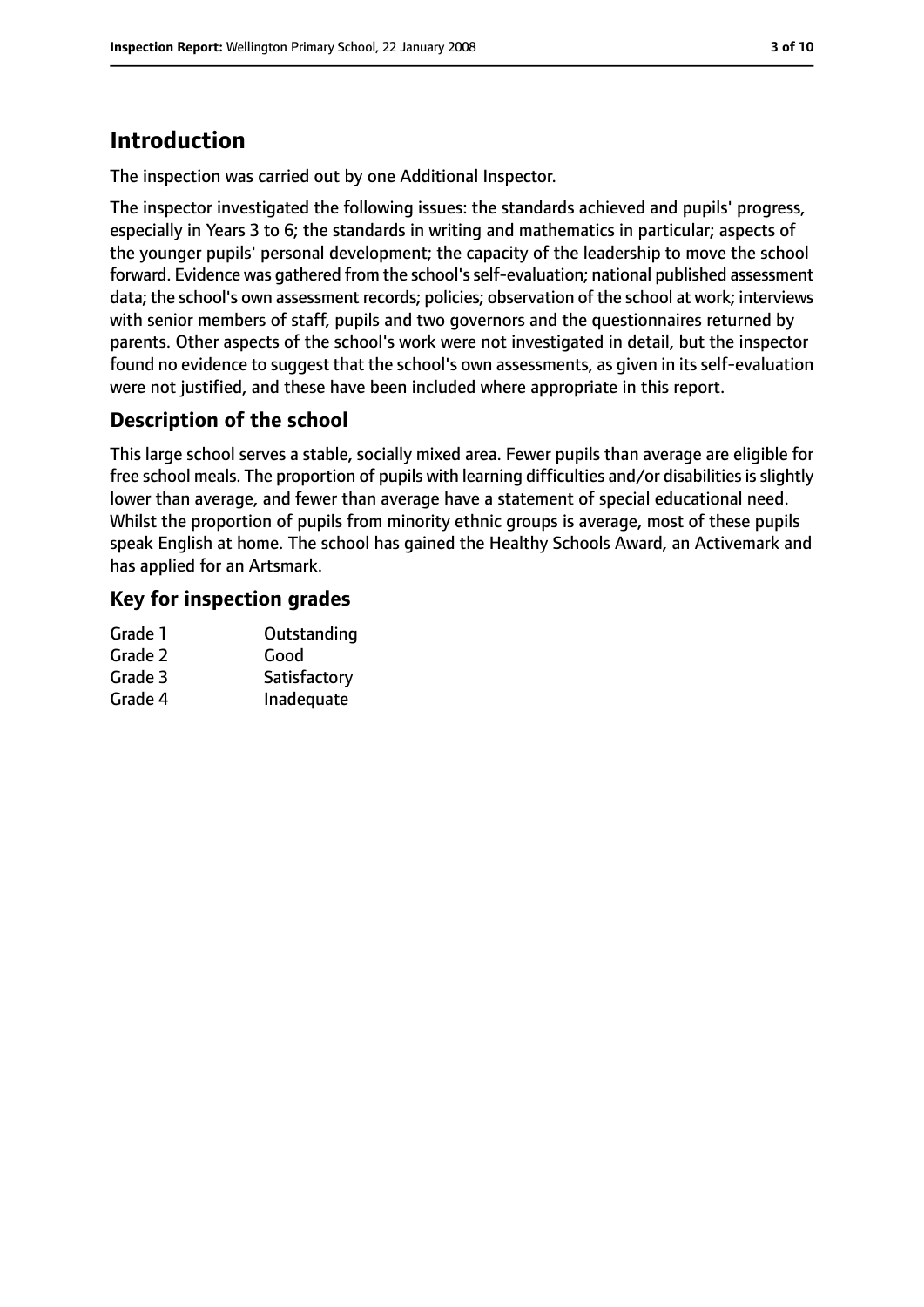# **Overall effectiveness of the school**

#### **Grade: 2**

This is a good school and some aspects of its work are outstanding. The pupils receive a good education and under the exceptionally strong leadership of the headteacher, senior staff and governors, there are many opportunities for pupils to develop as confident and eager learners. This is evident, for example, through the pupils' improving rate of progress and the high quality of care they receive. The school's calm and happy atmosphere creates a sense of well-being and it is no surprise that pupils talk enthusiastically about their teachers and the work they do in lessons.

Recently, pupils' achievement has improved and is now good across the school. Over the past few years, achievement, by the end of Key Stage 2, has been patchy. For example, the school's thorough and rigorous assessment systems showed that in 2007, whilst almost half the Year 6 girls reached above average standards in writing, the boys did not do nearly so well. The school had already recognised pupils' lower standards in writing across the school and had introduced a range of effective teaching strategies that have resulted in strong improvement across the school. Similarly, standards in mathematics have been driven up from previously average levels through, for example, excellent coaching of teachers by senior staff. Termly targets set for each pupil are appropriately challenging. In the autumn term, pupils throughout the school were reaching and sometimes exceeding these targets because of the good progressthey make. These successes support the school's view that standards are on course to be above average by the end of the year. Pupils in Years 1 and 2 achieve well and usually reach above average standards by the time they leave Year 2.

The school provides strong support for pupils with learning difficulties and/or disabilities. Very detailed notebooks, kept by experienced classroom assistants, show how effectively these pupils are encouraged and how closely their work is monitored. Those pupils who speak English as an additional language receive good support, and evidence shows how their progress speeds up once they grasp a working knowledge of English.

Very good relationships thrive in this happy and well organised school. A typical view expressed by younger pupils is, 'There is always someone there to look after us,' and 'big children help us if we fall over'. Pupils' spiritual, moral, social and cultural development is outstanding. They have very good opportunities to link with pupils and teachers of different cultures. Well planned curriculum activities provide plenty of opportunities for reflection and expression of thoughts and feelings. Pupils' behaviour is outstanding and they show a very mature response to occasional unkind incidents they may encounter. 'Our teachers tell us what to do, like taking no notice', they said. 'And it works.' Although pupils have an excellent understanding of how to stay healthy, they confessed, with giggles, that they still enjoy 'junk food' when they can get it. However, they have carried the messages about healthy eating home and confirmed that their families are interested in learning about healthy food. Pupils' understanding of acting safely, for example, when moving around school or out on visits, is excellent. Their outstanding personal development and their good achievement contribute strongly to supporting their future economic well-being.

Teaching is good overall and some teaching is outstanding. Lessons are planned to closely meet the needs of all pupils and this means they learn confidently. They know how well they are doing and what they need to learn next. In an outstanding session in Year 6, pupils structured their writing to take account of the target they were working towards and accurately identified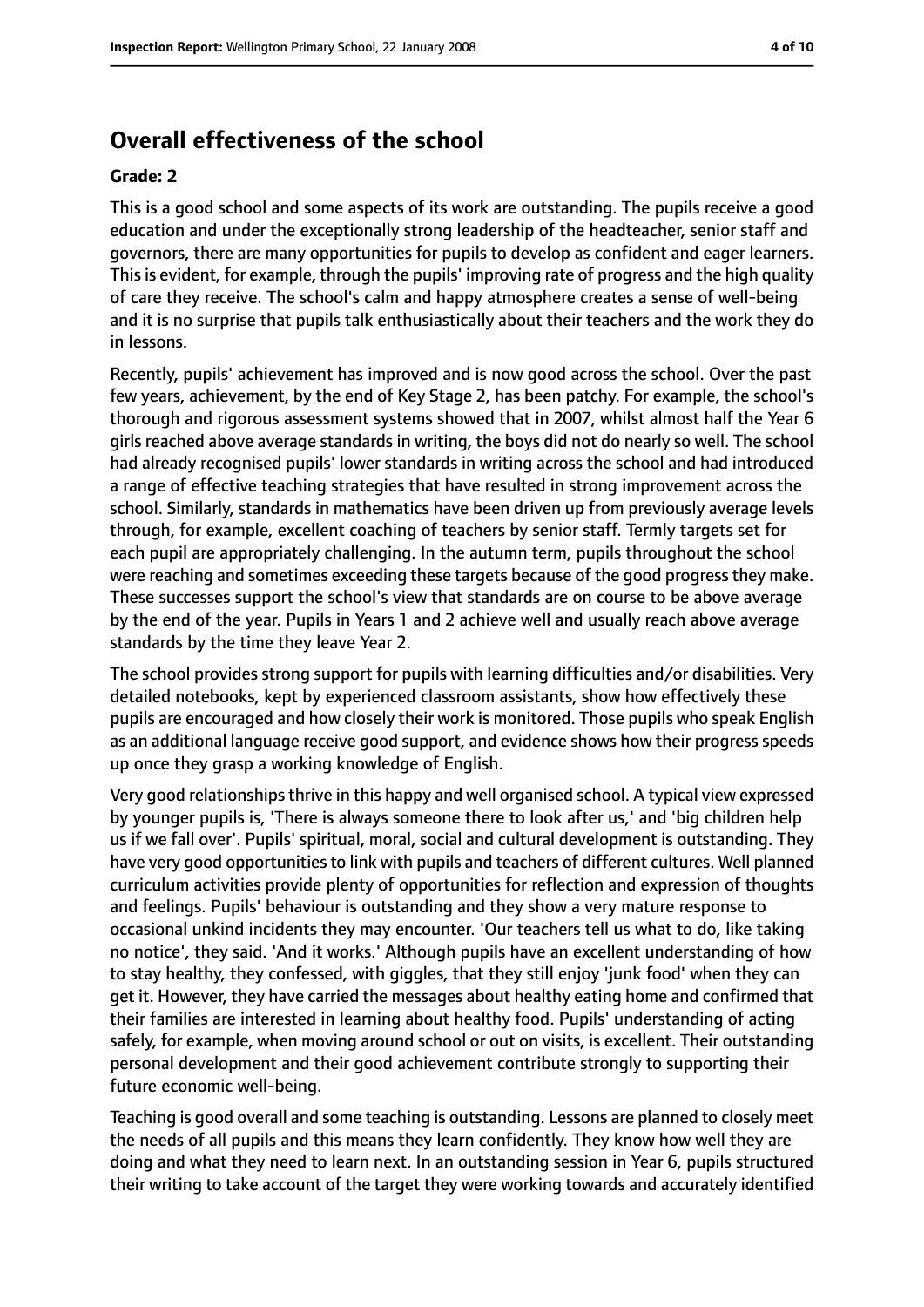how well they had done. In a personal development lesson, excellent intervention by the teacher ensured pupils began to see things 'from the other person's point of view' and did not simply accept a negative comment at face value. Lessons proceed at a good pace and pupils frequently discuss their learning in pairs or small groups as a means to improving their understanding of what they have learned and developing their speaking skills. Teaching skills are developed through a very supportive process. Senior staff work alongside colleagues, helping them to plan lessons and evaluate how well the pupils learned. These effective approaches have supported less experienced teachers particularly well.

The staff have reviewed the curriculum to ensure learning is exciting and the overall provision is good. Some subjects are linked and some are taught separately according to what pupils need to learn next. The activities designed to extend the pupils' skills are unusual and stimulating. In a Year 2 religious education lesson, for example, opportunities to write wishes, whisper them to the wishing wall and post them through a tiny slot in the (cardboard) wall, delighted the pupils and stimulated their thinking. In the nursery, pupils hugely enjoyed the puppet version of 'The Gingerbread Man' and jumped with joy during an active nursery rhyme session. Outstanding developments to include wider opportunities for sport, for example, through using visiting specialists, many after-school clubs and involvement in competitions ensure the curriculum is developing well. Currently, there are few after-school clubs for pupils in the Foundation Stage and Key Stage 1 and these pupils say they would like to join in with activities outside lessons.

Outstanding leadership and management are provided by all staff with responsibilities for improvement. Staff take their roles extremely seriously and are working very effectively to raise standards, particularly in writing and mathematics. The headteacher and deputy headteacher form an excellent team. They have a highly accurate view of the school's performance and ensure all staff work effectively in order to accelerate the pace of developments. Procedures are in place to promote health and safety and child protection. Parents have confidence in the school and views expressed by several of them reflect their respect for the headteacher and the staff. Governors are extremely effective. They are challenging and persistent in their support of the school and know its strengths and weaknesses. They contribute their professional skills as a means of providing support to the staff and school. Together with teaching and support staff, governors contribute to a feeling of enthusiasm and friendship permeating the school. The school gives good value for money and has a good capacity to improve.

## **Effectiveness of the Foundation Stage**

#### **Grade: 2**

Most children join the Foundation Stage with skills that are generally in line with those typically expected, except in communication, language and literacy where they are slightly lower. Many Nursery children tend to use quite brief sentences or single words when communicating. By the time they move into Year 1, children are working within the expected goals in all areas. Learning opportunities in the Foundation Stage are stimulating and challenging and the children have many opportunities to choose and discuss their play activities. A strong focus on linking sounds and letters is effectively supporting aspects of literacy. These thoughtful activities and the good teaching ensure that children achieve well. Their progress is tracked extremely closely and lessons are planned to support identified areas of weakness. There is an appropriate range of resources, inside and outside the classrooms.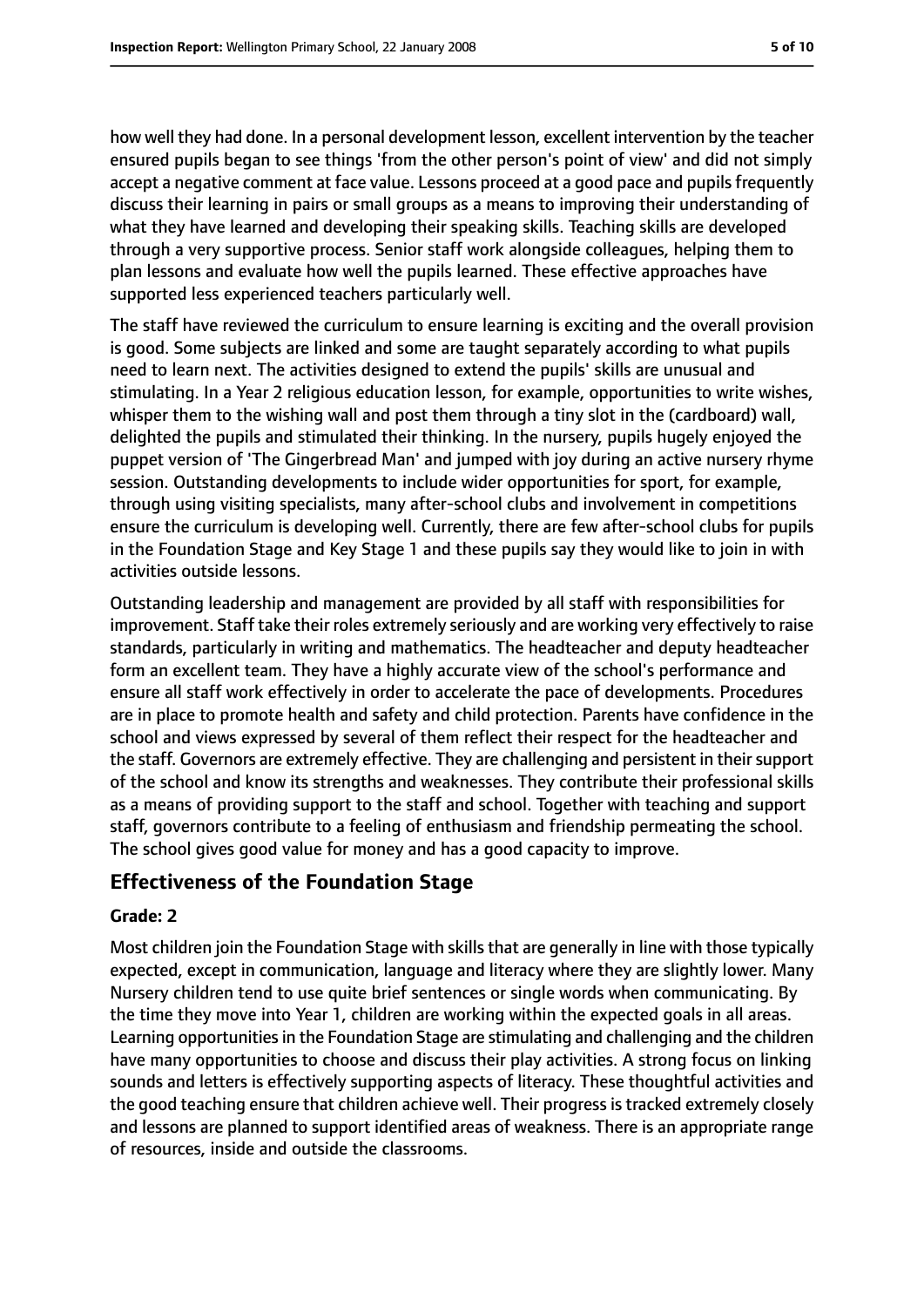# **What the school should do to improve further**

■ Provide opportunities outside lessons for Foundation Stage and Key Stage 1 pupils to extend their learning.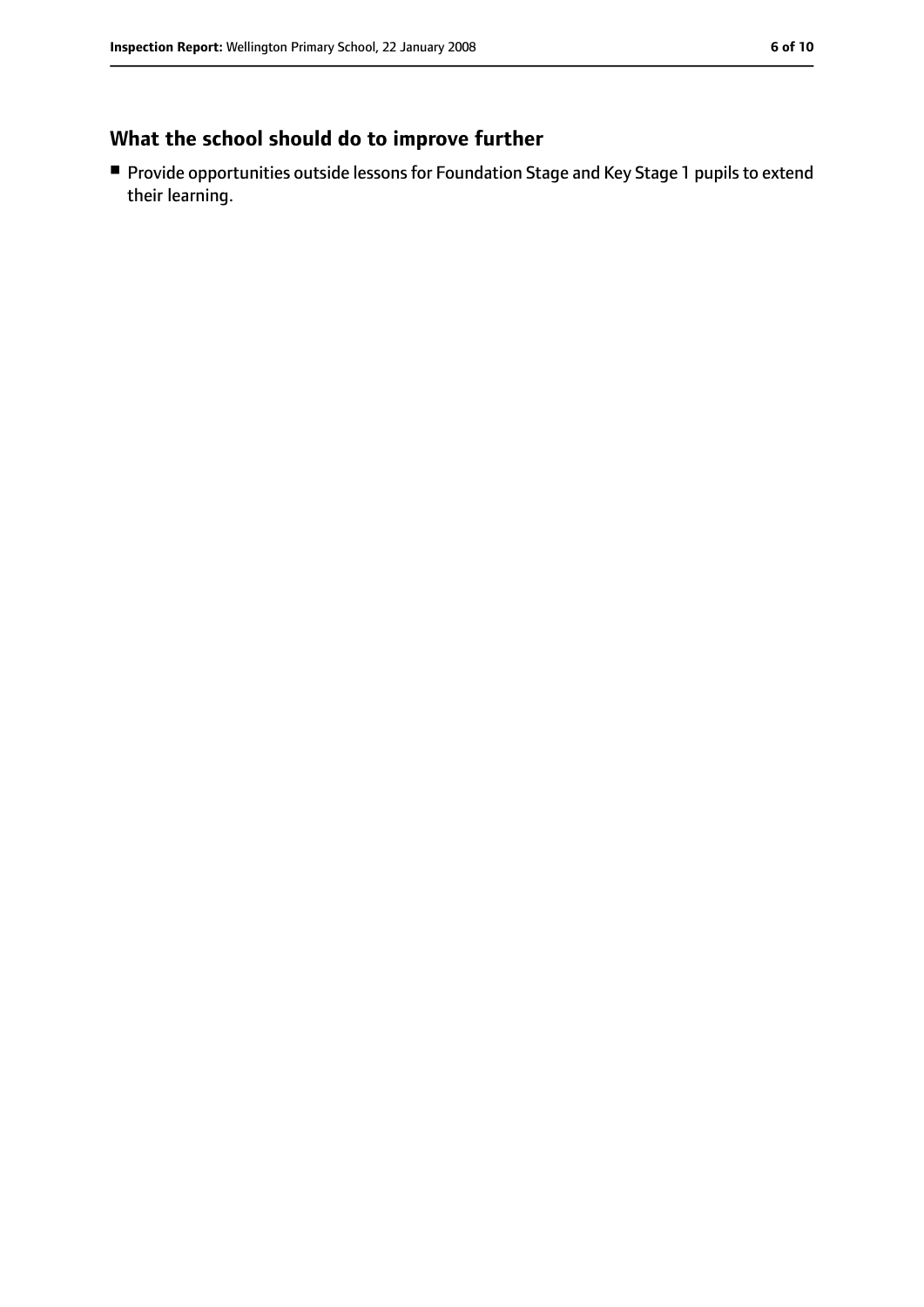**Any complaints about the inspection or the report should be made following the procedures set out in the guidance 'Complaints about school inspection', which is available from Ofsted's website: www.ofsted.gov.uk.**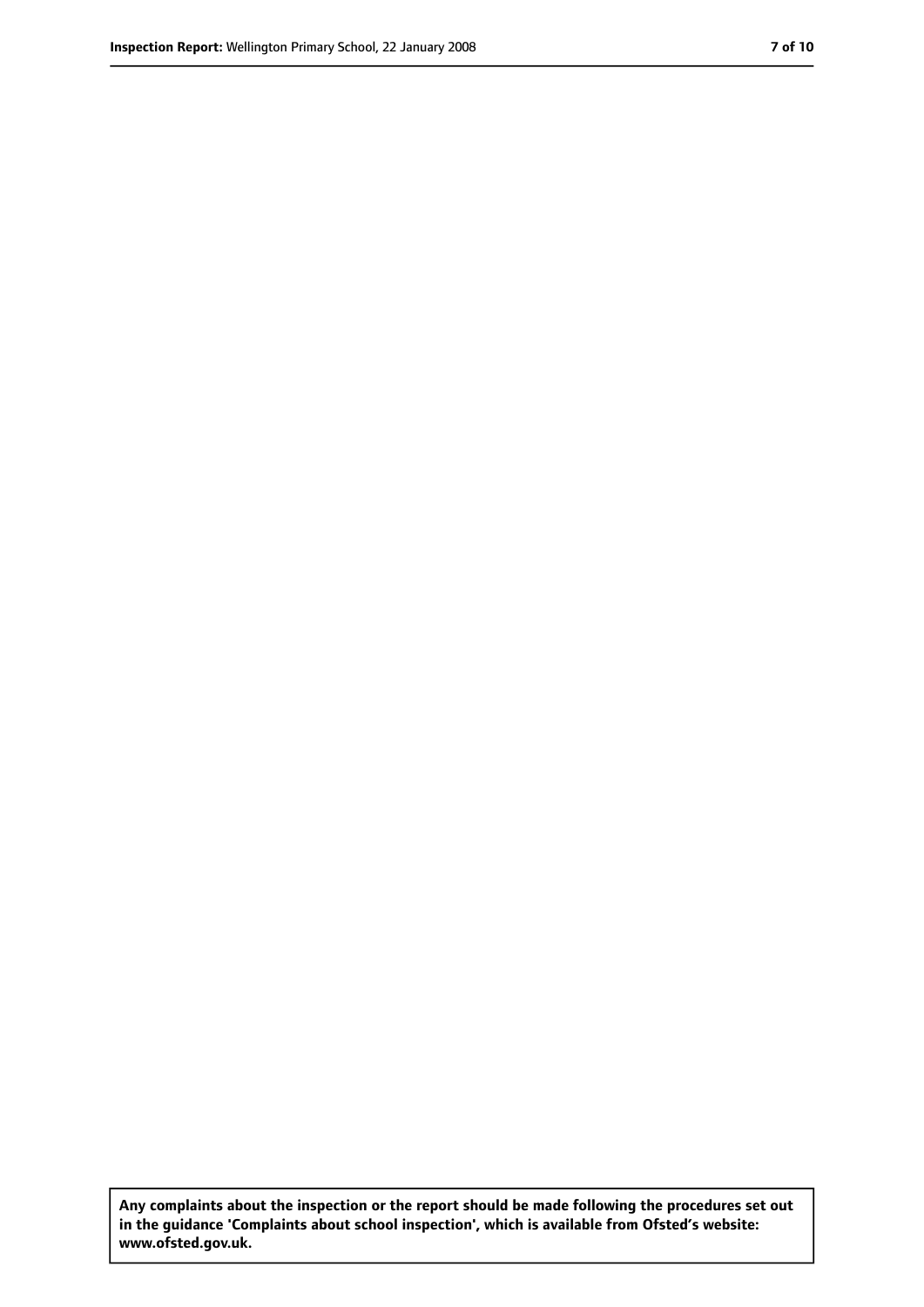#### **Annex A**

# **Inspection judgements**

| $^{\backprime}$ Key to judgements: grade 1 is outstanding, grade 2 good, grade 3 satisfactory, and | <b>School</b>  |
|----------------------------------------------------------------------------------------------------|----------------|
| arade 4 inadequate                                                                                 | <b>Overall</b> |

# **Overall effectiveness**

| How effective, efficient and inclusive is the provision of education, integrated<br>care and any extended services in meeting the needs of learners? |     |
|------------------------------------------------------------------------------------------------------------------------------------------------------|-----|
| Effective steps have been taken to promote improvement since the last<br>inspection                                                                  | Yes |
| How well does the school work in partnership with others to promote learners'<br>well-being?                                                         |     |
| The effectiveness of the Foundation Stage                                                                                                            |     |
| The capacity to make any necessary improvements                                                                                                      |     |

### **Achievement and standards**

| How well do learners achieve?                                                                               |  |
|-------------------------------------------------------------------------------------------------------------|--|
| The standards <sup>1</sup> reached by learners                                                              |  |
| How well learners make progress, taking account of any significant variations between<br>groups of learners |  |
| How well learners with learning difficulties and disabilities make progress                                 |  |

## **Personal development and well-being**

| How good is the overall personal development and well-being of the<br>learners?                                  |  |
|------------------------------------------------------------------------------------------------------------------|--|
| The extent of learners' spiritual, moral, social and cultural development                                        |  |
| The extent to which learners adopt healthy lifestyles                                                            |  |
| The extent to which learners adopt safe practices                                                                |  |
| How well learners enjoy their education                                                                          |  |
| The attendance of learners                                                                                       |  |
| The behaviour of learners                                                                                        |  |
| The extent to which learners make a positive contribution to the community                                       |  |
| How well learners develop workplace and other skills that will contribute to<br>their future economic well-being |  |

## **The quality of provision**

| How effective are teaching and learning in meeting the full range of the<br>learners' needs?          |  |
|-------------------------------------------------------------------------------------------------------|--|
| How well do the curriculum and other activities meet the range of needs<br>and interests of learners? |  |
| How well are learners cared for, guided and supported?                                                |  |

 $^1$  Grade 1 - Exceptionally and consistently high; Grade 2 - Generally above average with none significantly below average; Grade 3 - Broadly average to below average; Grade 4 - Exceptionally low.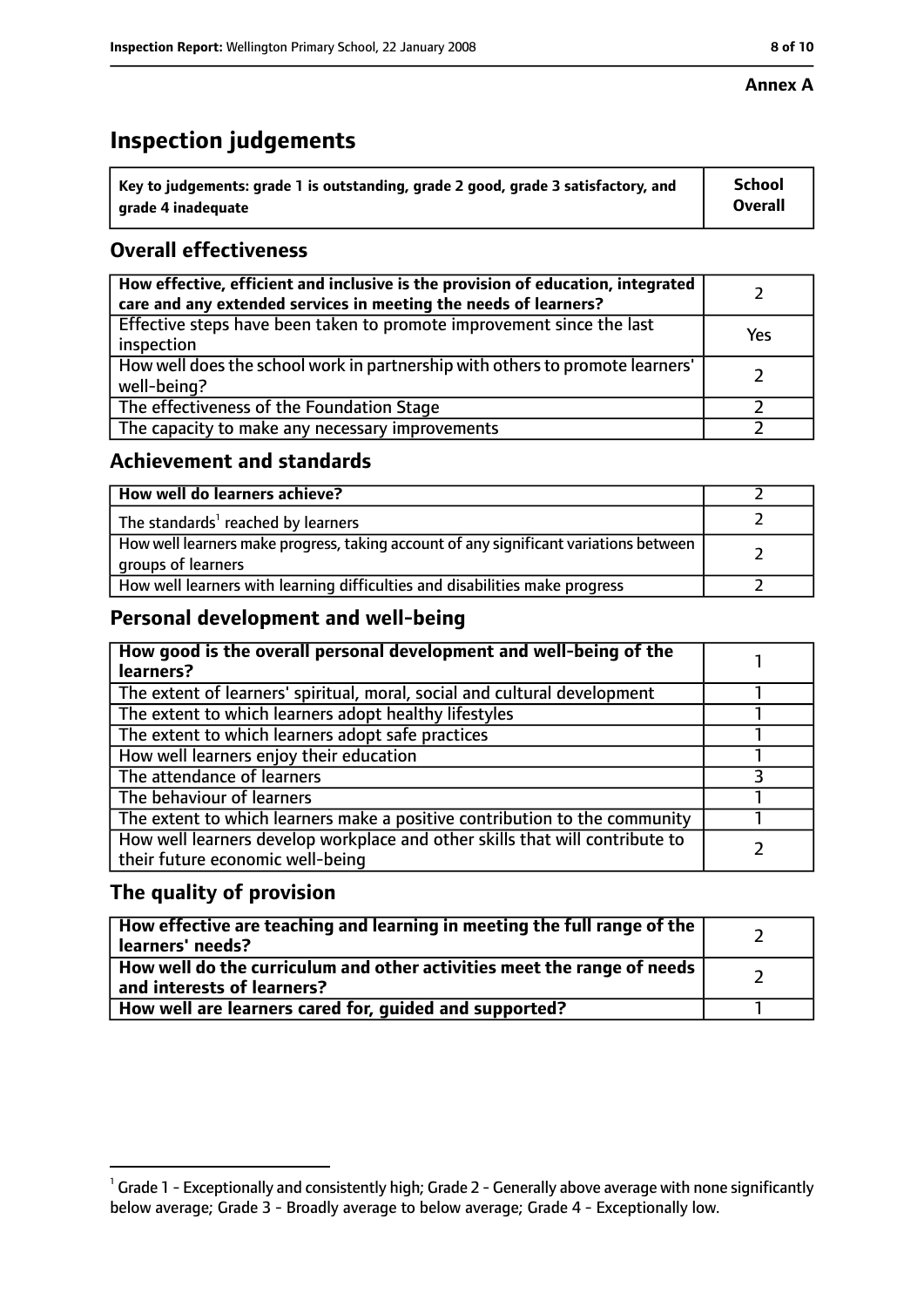# **Leadership and management**

| How effective are leadership and management in raising achievement<br>and supporting all learners?                                              |           |
|-------------------------------------------------------------------------------------------------------------------------------------------------|-----------|
| How effectively leaders and managers at all levels set clear direction leading<br>to improvement and promote high quality of care and education |           |
| How effectively leaders and managers use challenging targets to raise standards                                                                 |           |
| The effectiveness of the school's self-evaluation                                                                                               |           |
| How well equality of opportunity is promoted and discrimination tackled so<br>that all learners achieve as well as they can                     |           |
| How effectively and efficiently resources, including staff, are deployed to<br>achieve value for money                                          |           |
| The extent to which governors and other supervisory boards discharge their<br>responsibilities                                                  |           |
| Do procedures for safequarding learners meet current government<br>requirements?                                                                | Yes       |
| Does this school require special measures?                                                                                                      | <b>No</b> |
| Does this school require a notice to improve?                                                                                                   | No        |